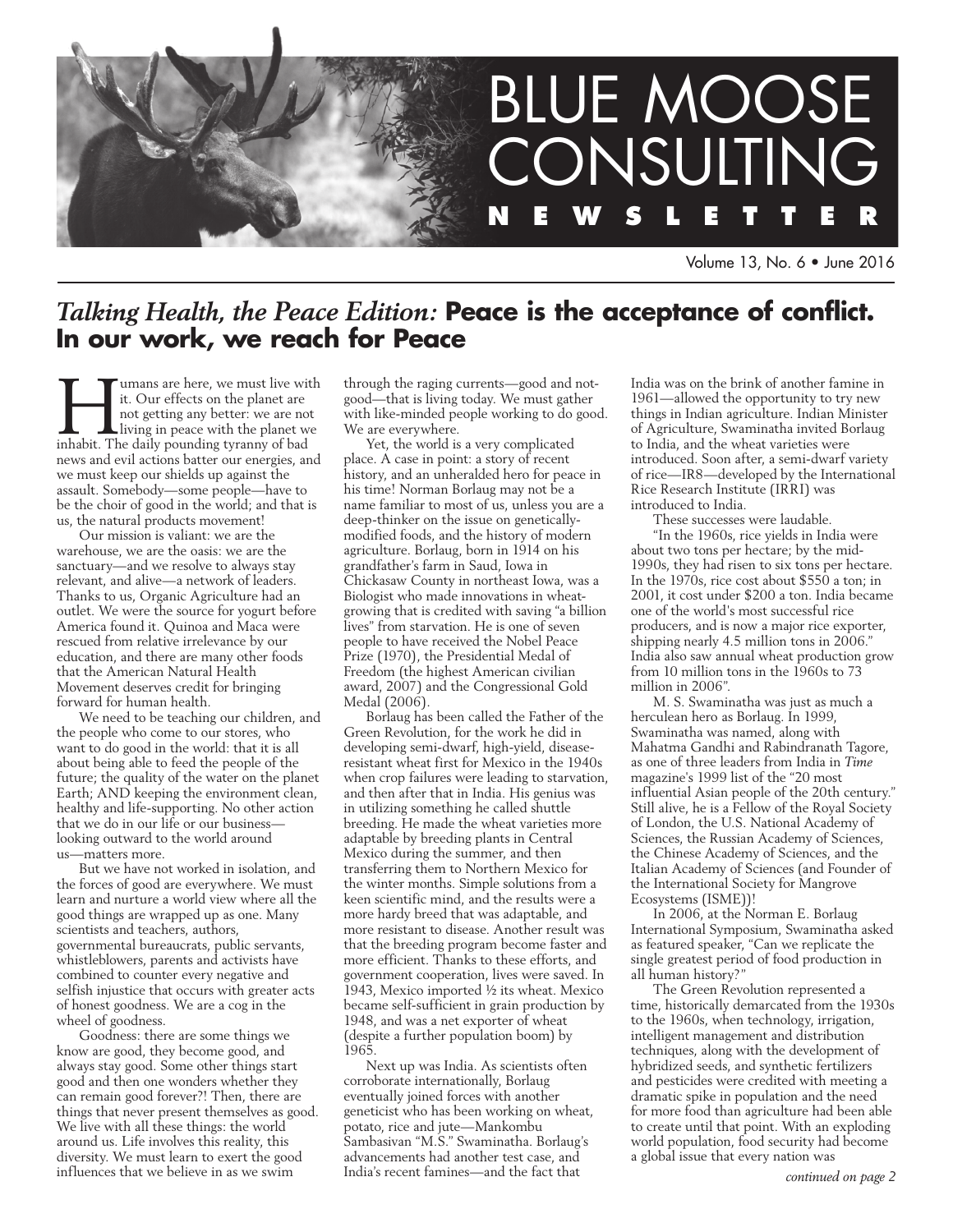concerned about. The Green Revolution was considered a primary impetus and factor in increasing world grain production by 160% from 1960-1984.

In the 1960s, Brazil's cerrado ecosystem, a sprawling tropical savanna, was converted from an agriculturally unfit over-acidic area of coarse grasses with scattered tree growth into the world's second largest soybean producer, with revitalized plains that are now the world's largest exporter of beef and poultry. This transformation could only have been made possible after over 41 million tons of lime was spread in areas designated for agriculture over a decade from the late 1990s through 2004. Positive or negative?

The Philippines doubled its annual rice production and actually become a rice exporter in 2013, 53 years after the Philippines Government—in coordination with the Ford Foundation and the Rockefeller Center—established the International Rice Research Institute (IRRI) with the intention of becoming self-sufficient growing its own rice. Miracle rice—as seen earlier in India—was credited with this humanitarian feat.

Questions do arise with the accomplishments of this increased agricultural production: one could say that it has become political. Borlaug's lead has him considered a villain to some involved in issues of agriculture. I consider him a hero and a humanitarian who dealt with issues of his time through a dedication that alleviated the suffering of others. He founded the World Food Prize to recognize the breakthrough achievements needed to ensure adequate food for the world. The World Food Prize "is the foremost international award recognizing—without regard to race, religion, nationality, or political beliefs—the achievements of individuals who have advanced human development by improving the quality, quantity or availability of food in the world." (www.worldfoodprize.org).

When a bronze statue of Borlaug was added to the U.S. Capitol's National Statuary Hall on National Agriculture Day (and Borlaug's 100th birthday) in March 2015, Rep. Tom Latham, [R-Ia.] said Borlaug "didn't do anything for fame or fortune; it was all about feeding a hungry world, making sure all those children, no matter where they are, weren't starving."

He has become one of those heroes that people like to use for their own purposes. Borlaug was a plant breeder and geneticist when the world needed breakthroughs in harvest yields. That said, the claimed results of the so-called Green Revolution are not accepted everywhere as fact. It has been said that if advancements in irrigation, fertilizers, added investment and government focus had been present towards other forms of agriculture, that significant growth could have happened regardless. It has been noted that these new HYVs (high-yielding varieties) outperformed the traditional varieties "only when" the advanced irrigation



and pesticide and fertilizers were present. The challenge has been made that this administrative focus may have actually been the equation for success more than the modern techniques that have been so praised. The Mexican miracle was also affected by a set of realities brought on by the move from the traditional hacienda system, and the political land redistribution that caused cataclysmic disruption of a traditional way of harvest. The Mexican turnaround also had massive socio-political implications in Mexico, and how the program was viewed in the rest of Latin America. Agribusiness and this initial success became an attribute of modernization that led to many changes in how the world gets its food today. Borlaug's advancements spurred a world change in food production.

In Brazil, it is now acknowledged that the conversion of the cerrado to beef cattle production for places like McDonalds—and an apparent agricultural success story—has had unforeseen negative consequences. This Brazilian cerrado, the second largest land area (21%) in Brazil after Amazonia, is considered the richest biologically-diverse tropical savanna biome in the world, with an estimated 10,000 plant species, 200 species of mammals and 800 species of trees found there. At least 10 bird and 14 mammal species—and many other living creatures are found only there! Are we growing more soy feedstock at the expense of the extermination of a biome diversity as important as the precious Amazonia to its north?

Some people even say that it was the increased grain production of the Green Revolution that actually exasperated the world population boom. (here is a moral conundrum that you may have an immediate response to, and which could keep you thinking for weeks)!

Which brings us to today. Maybe it is a function of aging and stress, but I am brought to near tears almost weekly when I hear reports in the news of people starving. Whether it be the horrible evil in war-torn Syria, or the challenges of feeding millions of migrants in Lebanon and Turkey. Or, the fact that Asia has the largest number of hungry people today, with 553 million starving (62.4% of global hunger is here and the

South Pacific) and with 70% of malnourished children living in Asia; or that 40% of the children in Africa have stunted growth by malnutrition, with 239 million people malnourished in sub-Saharan Africa alone; and with sub-Saharan Africa having the highest percentage of its population malnourished today.

A lot of this is the result of armed conflict and corruption. In 2007, the Global Peace Index (GPI) was established as an "attempt to measure the relative position of nations' and regions' peacefulness." In 2016, the report states that only 10 countries on this planet can be considered completely free from conflict (Botswana, Chile, Costa Rica, Japan, Mauritius, Panama, Qatar, Switzerland, Uruguay and Vietnam are free from conflict). [I will study war no more, but we should not ignore the armed conflicts today where people are being killed: www. conflictmap.org/]. War makes it very hard for any society to feed its own people, which leads to a global burden for other peoples to show compassion and support aid effort. War will not disappear in my lifetime, but we do have a chance to cut back world poverty, starvation and malnutrition if we cooperate and get serious about our efforts.

In our own country, hunger is a reality for one in seven Americans. In 2014, 15.3 million children lived in food-insecure households with over 20% of the children in 38 States living in food-insecure households. We obviously are at war here in America, with our military currently serving in about 800 military bases in 70 countries (of 195 countries, which means that we have military bases in 36% of the world's nations). War here is costly (2015): military spending —\$598.5 billion dollars—is 54% of our federal discretionary spending (worldwide military spending was \$1.7 trillion, with an estimate that we account for 37% of all the military spending in the world). I would also consider many areas of our American society "war-zones" with drug crime, etc.

So why were Borlaug and Swaminatha considered heroes then when they succeeded in increasing food yields in a crucial 30 year period from 1935-1965, and why are we so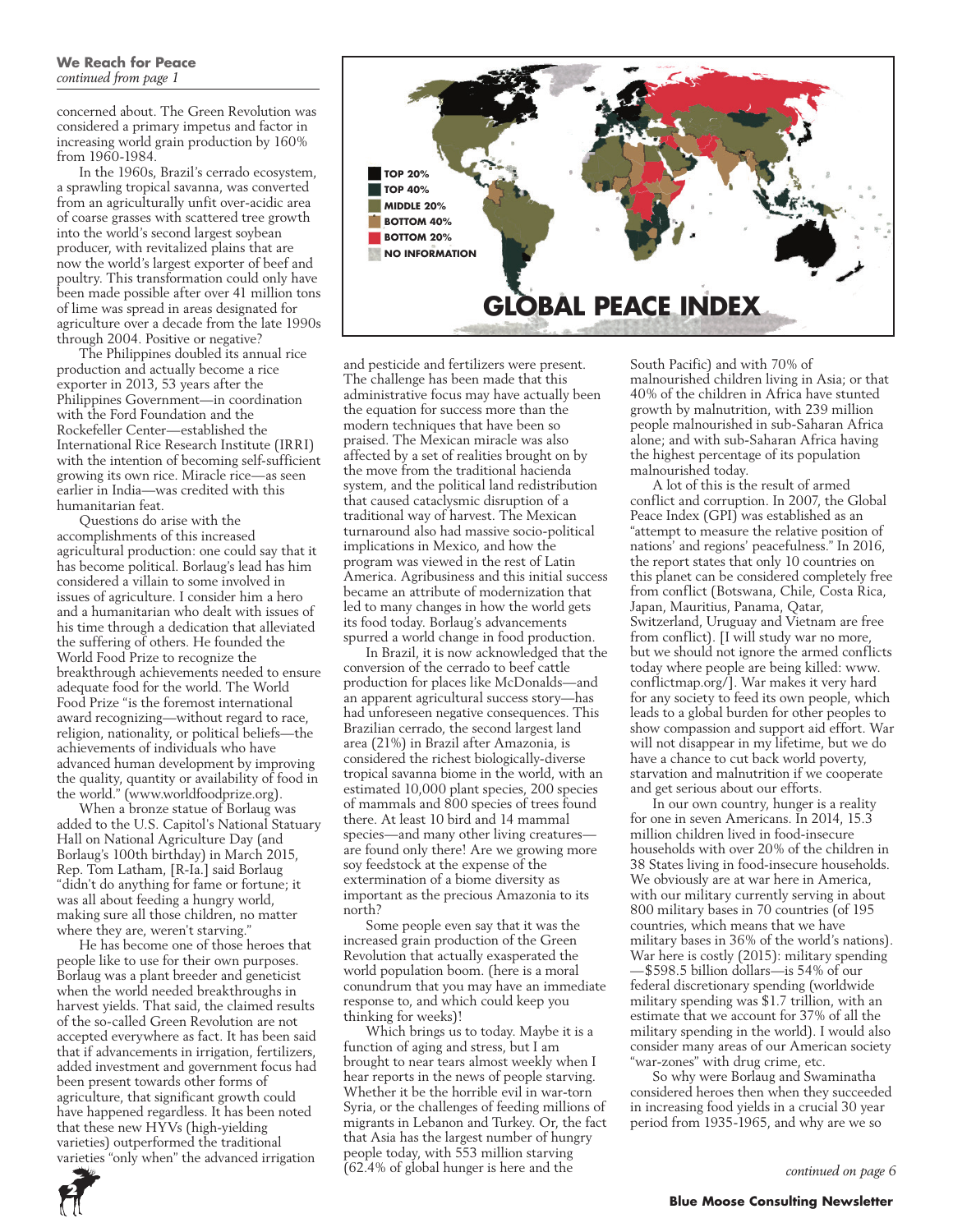

**Embrace the taste** • Focus on the best delivery system for herbals • Deliver herbs in their most efficacious therapeutic forms • Honor the inherent properties of plants + offer them in their most natural state **SUPER BOGO deal: two best-selling herbs** Herb Pharm quality, high actives w/o harsh chemicals! • Milk Thistle veggie caps BOGO packs • Saw Palmetto veggie softgels BOGO packs Buy one at regular cost, get one FREE! whsl: \$11.00 MSRP \$22.00. No other discounts apply Ask your BMC Rep on how stores are succeeding with this offer

**PLAN AHEAD for Late June Herb Pharm Promotion** buy-in dates from June 23 - July 31 **3 Ways to Participate:**

**A. Mix & Match any of the items on Promo**  + receive a **15% OFF** discount. no minimums **B. Buy a Minimum of 3 units of all items on the Promo** + receive a **20% OFF** discount for all 7 items **C. Buy a Minimum of 6 units of all items on the Promo** + receive a **25% OFF** discount for all 7 items

**FOOD as MEDICINE: Turmeric & Maca** • Inflamma Response™ liquid extract • Inflamma Response™ veggie caps • Maca^ liquid extracts • Maca^ veggie caps • Maca^ powder • Turmeric^ liquid extract • Turmeric^ softgels WEBINAR: June 16th – stay informed!

**FORMULAS:**

*Inflamma Response™ liquid extract* – extract blend: Turmeric rhizome^, Chamomile flower^\*, Meadowsweet leaf & flower^, Licorice root & stolon^, St. John's Wort flowering top+\*

*Inflamma Response™ veggie caps* – contains 200 mg of Turmeric (water-extracted root) providing 20 mg of curcuminoids, Boswellia extact (100 mg) + a 200 mg proprietary blend of Bupleurem water-extracted root, Certified Organic Ginger (water-extracted) + Reishi (water-extracted mushroom) ^ USDA-Certified Organic \* Fresh (undried) + Sustainably-wildcrafted

\*\* these statements have not been reviewed by the FDA, and are not intended to diagnose or treat Not represented by BMC in NJ any illness or disease.



HERBAL HEALTHCARE

*THE BEST CHOICE for Joint Health is now Himalaya Herbal HealthCare's Curcumin Complete*®*, The Joint Solution* ADDRESS FLEXIBILITY AND MOBILTY with a BALANCED INFLAMMATORY RESPONSE\*

Curcumin Complete® combines Turmeric with the herbs found in JointCare® – Boswellia, Greater Galangal + Tribulus - the mechanics that work alongside Turmeric to promote a balanced and healthy inflammatory response\*

**Curcumin Complete**® **= JointCare**® **+ Turmeric** 1 month supply = 120 veg caps + 30 veg caps. one month supply in the Curcumin Complete<sup>®</sup> box.1 kit: \$19.95/ MSRP \$39.95 50% margin/best monthly price!



TEETH & GUM HEALTH now have 6 more allies: Botanique Complete Care toothpastes: 5.29 oz. • Whitening Complete Care Toothpaste Simply Mint with fruit enzymes that whiten teeth • Whitening Complete Care Toothpaste Simply Peppermint • Complete Care Toothpaste: Simply Mint • Simply Peppermint • Simply Cinnamon

• Simply Spearmint ^ Fluoride Free ^ SLS Free ^ Carrageenan Free ^ Gluten Free *~~~~~~~~~~~~~~~~~~~*

*JUNE MONTHLY PROMOTIONS*

**15% OFF wholesale: buy 1-2 items on sale** 

must purchase 3 pieces of any one (1) item to qualify **20% OFF wholesale: buy all 4 items on sale**

must purchase 3 pieces of each item to qualify for Independent retail store accounts only. must mention Promo when ordering **PURE HERBS** USDA-certified Organic

• Boswellia 60 vegetarian capsules

• Ashwagandha 60 caplets non-GMO Project verified

*Anti-stress, Energy, Exhaustion, and Mood Support\** **HERBAL FORMULAS** non-GMO-Project verified

• LiverCare® 90 + 180 veg caps *Liver Detoxification & More\** Better Nutrition's *Best of Supplements Award* 2015

\* These Statements have not been evaluated by the Food and Drug Administration. These products are not intended to diagnose, treat, cure or prevent any disease.

Not represented by BMC in NJ, SC





**SHIPPING: a beautiful + distinct Nordic Permanent display** *Don't Miss this rare + incredible offer. Highlight America's #1 Omega-3 with beautiful, free furniture*

**• Permanent Display Fixture** ~ showcase for Nordic Top-6 Sellers + sell more!<br>comes pre-loaded with 61 items @ **30% OFF**: ask your Nordic Rep for details<br>{Nordic Retail Partners get an additional 5% OFF}

 $\sim$  small footprint less than 2 sq. feet of floor space: 18"x19"x62" (I/w/h) easy to move around<br>with feet casters: dimensions  $\sim$  interchangeable headers, seasonally or by promo or initiative  $\sim$ <br>display must be utili

12 each Ultimate Omega®- 180 (3790); Ultimate Omega®-D3- 60 (794); Children's DHA™ 180 (1720) + 8 each Omega-3 60 ct (1760), Vitamin C Gummies 60 (30160);

9 each Nordic Berries™ 120 ct (30120).

**Additional SPRINGTIME floor displays:** pick one (1), or two (2) **• 'Generic Nordic Naturals**® **floor display':** Build to your needs **25% OFF**

~ a beautiful + versatile display, awaiting your creativity. Only 1 Sku per shelf: fits 40-75 units **~ eighty (80) Nordic products to choose from:** ask your Nordic Rep for details border: 'outrageously fresh: obsessively-tested; passionately perfe

**• 'American Pregnancy Association Display' (APA) 25% OFF**

α combination of any 5 of the following (may repeat choices)<br>• 16 units Baby's Vitamin D3™ 0.37 oz. #2732 • 12 units Baby's DHA™ 2 oz. #53787<br>• 12 units Baby's DHA Vegetarian, algal oil 1 oz. #1670<br>• 6 units Prenatal DHA

 $*$  6 units Prenatal DHA 90 ct. strawberry  $\#1753 *$  6 units Postnatal Omega-3 60 ct.  $\#1758$ only one (1) Sku per shelf: fits between 30-80 units. Border: 'Pure Omega-3s for Mom & Baby' *Nordic Naturals is the Official Omega-3 of the American Pregnancy Association* 

Monthly opportunities: Are You Getting Enough Omega-3's endcap<br>Dis full cases of Nordic Naturals® product(s) @ 25% OFF<br>monthine maximum of one (1) Endcap order per ship-to location per month

~ retailer must display off-shelf, with sign to receive discount

~~~~~~~~~~~~~~~~~~~~~~~~~~~~~~~~~~~~~~~~~~~~

**NEW ITEMS:**

~ Omega Curcumin 60 ct. softgels #01875 concentrated Omega-3s + potent antioxidants Nordic Naturals natural triglyceride fish oil. 490 EPA, 350 DHA (per two caps). Longvida® optimized<br>Curcumin extract 400 mg. Reduced Glutathione 150 mg. NAC (N-Acetyl -L-Cysteine) 200 mg<br>A **Probiotic Gummies KIDS** 60 ct #30170 –

Not represented by BMC in NJ, SC & parts of PA & NC \* No refrigeration required<br>~ **Vitamin D3 Gummies KIDS 400 IU 60 ct.** #31143 – Wild Watermelon Splash flavor for kids 4+<br>**~ Vitamin C Gummies 120 ct. #**30161 – 250 mg VIT C Vegetarian, pectin-based + gelatin-free. RPP members receive additional discount. \* These statements have not been evaluated by the Food and Drug Administration. This product is not intended to diagnose, treat, cure, or prevent any disease.

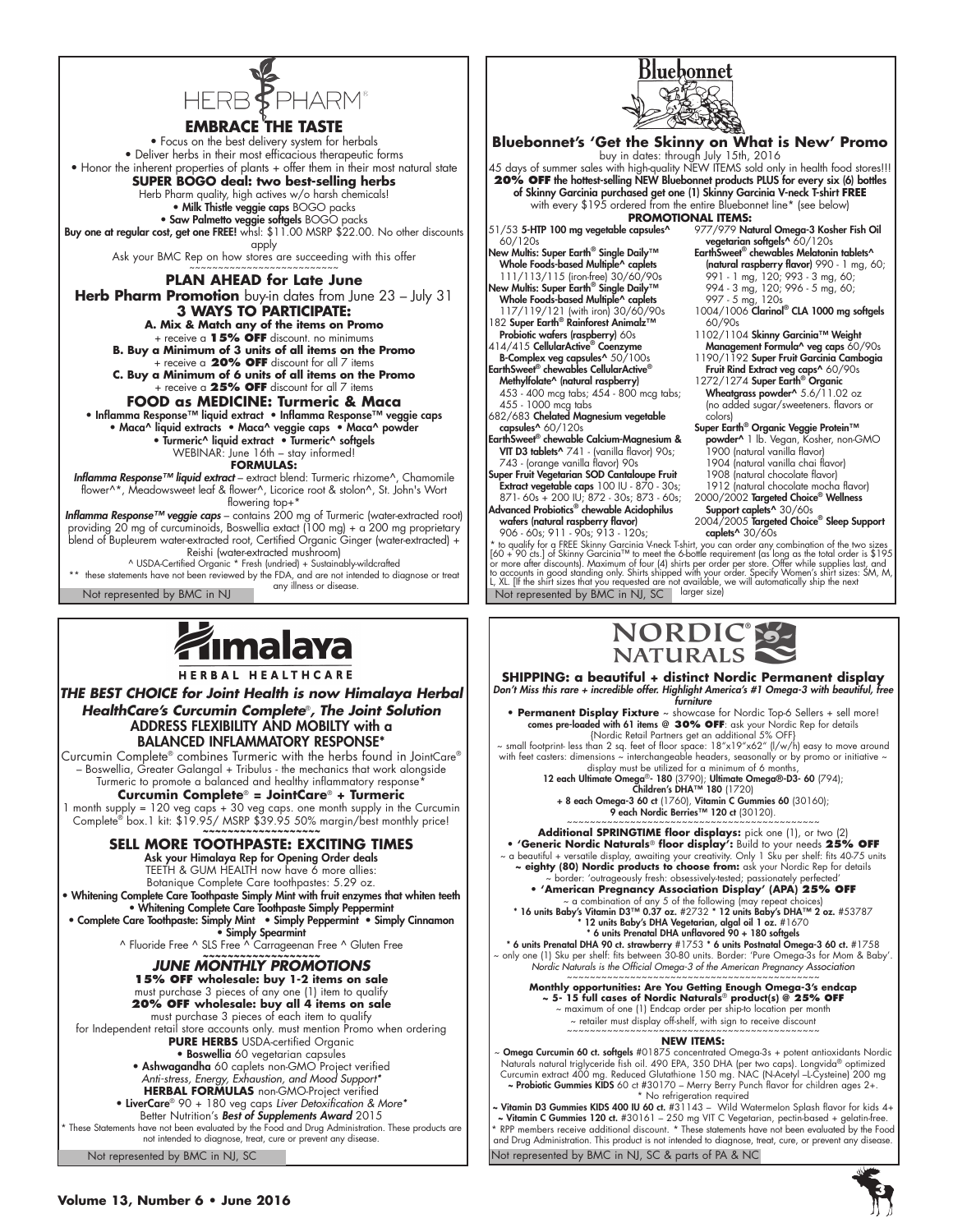



#### **Health Education & Health Products & Aloe Vera June Monthly Specials Mix & Match , sale items 12 items min for 15% off 24 items max for 20% off**

- SG Aloe Mist Spray 2 oz.
- SG Aloe Mist Spray 4 oz.
- Face & Body Lotion 16 oz.

• Face & Body Lotion 4 oz. *Skin Gel Aloe Mist Spray:* supports healthy skin with Organic Whole Leaf Aloe Vera Juice Concentrate blended with special skin actives, and without thickeners. Easy mist application is convenient & fun for the

whole family! *Face and Body Lotion:* feels like silk on the skin. Formulated for all skin types – especially sensitive + damaged skin. A nonstaining, light Moisturizer for men, women + children.

Concentrated: no water added. Try it, knowing that whole leaf aloe juice is a step above for skin health, with an emollient base of Lanolin, Macadamia Nut Oil + Jojoba oil, blended with Vitamins A, C, E, Selenium and Zinc to soothe, lubricate, protect and moisten the skin.

*Nutrition for the Skin.* Whole Leaf Aloe Vera Juice Products

Aloe Vera is FOUNDATIONAL TO HEALTH



# **SUMMER BEARDS SEEK**

### **PARTNERS** *THE BEST TOOLS for the Bearded Customer*

Gain another customer with the Bass*®* Wave Series Brushes. These brushes work extremely well on beards

153-S Wave Soft for short or close to face beards

153-F Wave Firm for longer beards, use the firm bristles

**Bass***®* **Ultra Fine Brushes since 1979** • All Brushes 100% Bio-degradable

hanging packaging • Bass uses 100% solid Bamboo wood

handles with either Dark or Striped styles, After setting the natural bristle in.

the handle is hand-finished to bring out the woods natural beauty

• Brushes also available in acrylic back, tortoise + clear benefit: 100% sanitizable

 once tried, the customer will never use another company's brush again! That is a customer that you want!

*The Hair Doc Company: makers of The Green Brush® by Bass Brushes® Finest Quality Hair, Body & Skin Care Products since 1979*



## **Summertime Essential Formulas Sale**

discounts through June 15th

**5% Mix & Match of 12 items**

**10% Mix & Match of 24 items**

**15% Mix & Match of 36 items**

free shipping during the promo period

Dr. Ohhira's Probiotics

**Reg'ACTIV**



*Dr. Ohhira's Probiotics®*



## **JUNE SPECIAL! FREE SHIPPING**

Free shipping all month, from June 01 to June 30th. Any order. Any size. Free shipping

This is a great time to order up on all of your Eco Lips needs + fill up those displays

## **SHIPPING NOW POGO blister cards**

shipping mid-month: POGO shrinkable packages wholesale cost \$16.72 8 pcs per convertible display

Item # POGO™ Apricot Peach 0547 POGO™ Split Banana 0548 POGO™ Mint Mint 0549 POGO™ Iced Iced Berry 0550<br>POGO™ Nothin' At All 0551 POGO<sup>™</sup> Nothin' At All POGO™ True Vanilla Bean 0552 *The Best Lip Balm for the World*

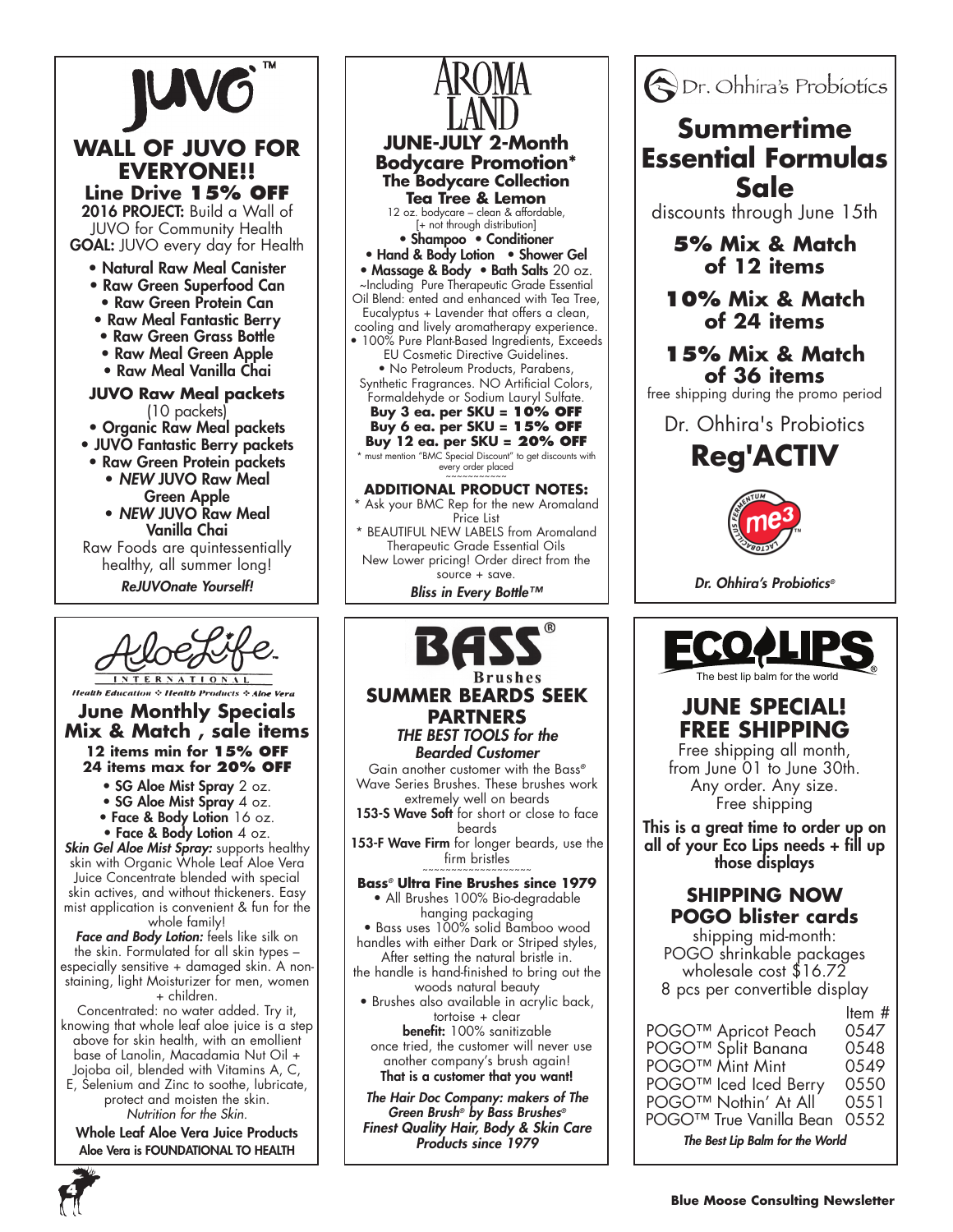## bodyceuticals

organic bodycare

**Deals on Men's Skincare!** up to **15% OFF** Men's Skincare. Give the gift of Healthy Skin Care for the men in your life!

**10% OFF these POP displays Buy 2 or more of these displays = 15% OFF** free samples with all orders

> • INK POT display • INK STICK display

• Calendula + Honey Balm display

June deals applied to orders that request "June Deal" when placing order through 06.30

www.bodyceuticals.net www.facebook.com/Bodyceuticals www.instagram.com/bodyceuticals\_ calendula/ www.pinterest.com/bodyceuticals/ https://twitter.com/body\_ceuticals

*www.calendulaskincare.com*

## *Immune* **HEALTH BASICS**

CLINICALLY PROVEN IMMUNE SUPPORT **June-July Promotion The Wellmune Children's Chewable**

**SUMMER KIDS HEALTH PROMOTION** develop healthy habits over the summer: June, July^ **Children's Chewable 25 mg/60 ct** wholesale \$9.57/ MSRP \$15.95

**Buy 4 ea. = 10% Buy 12 ea. = 15% Buy 24 ea. = 20%** 

**Study Finds Taking Wellmune**® **Helps Keep Children Significantly Healthier**

A study presented at the American Society for Parenteral and Enteral Nutrition (ASPEN) Clinical Nutrition Week 2016, conducted by H&J CRO International Inc., showed that Wellmune®, the immune strengthening beta glucan helps to keep children significantly healthier by decreasing episodes of common childhood illnesses and symptoms of illness such as upper respiratory tract infection symptoms (URTI), The study was voted Best International Abstract. Published January 2016.

YOUR CELEBRATION should include keeping the kids in your community healthy!!

^must ask for discount when placing orders: mention "BMC Promotions"

www.wellmune.com • facebook.com/Wellmune twitter.com/wellmune • youtube.com/wellmune #bewellstaywell



**How do we support the Man who loves Organic? SAPIEN MEN** 

PERFECT for the Father's Day shopper Designed exclusively for men *now this is something that matters!* 

**June Monthly Promotions June 1 to June 30th 20% OFF** 

100% vegan, natural + organiccertified. The first Men's line in Brazil with certified-organic ingredients now available in America, for the discerning man. Nourishing, ethically-harvested plant + fruit extracts from the Amazon for uncompromising quality & efficacy. In a 100% vegetal base, guaranteed cruelty-free and EcoCert® certified organic

Shampoo & Conditioner 2-in-1 10.14 oz. • Hair Styling Gel 3.04 oz.

- Facial Scrub 3.38 oz.
- Shave Cream 6.7 oz. • After Shave Cream 3.38 oz. • Shower Gel 10.14 oz. *Detoxify Your Beauty*

## **MushroomScience**

**MUSHROOM SALES have jumped this year** *MUSHROOM SCIENCE***®** *The BEST Medicinal Mushrooms* • Cordyceps Cs-4^^ • Reishi Super Strength • Coriolus Super Strength (40%) • Coriolus PSP (28%) • Lion's Mane^\* **• Maitake Organic, Full Spectrum** • MaitakeGold 404™ 1000 mg strength, 1 oz. Liquid • Shiitake • Chaga Extract<sup>^^</sup> • Agaricus blazei • Tremella\*^ • Immune Builder**®** with: Agaricus blazei, Coriolus^, Reishi^, Shitake^, Maitake^ ^ Organic mushrooms

**Keep your shelves full with every prominent medicinal mushroom in your Immune Health + beyond**

> \*\* Sports Nutrition \*^ Skin Health<br>^^ Antioxidants \*\* Brain Health  $^{\wedge *}$  Brain Health

*Setting the standard for quality in medicinal mushrooms since 1994!*



the inability to fall asleep as well as return to sleep after waking, frequent waking + restlessness. *Swimmers Support* (N214) – for symptoms associated with swimming and exposure to pool chemicals such as cramping, dry skin, fatigue + muscle soreness. *Pets Doggy Breath* (P023) – for symptoms associated with improper diet, digestive imbalance + periodontal conditions resulting in offensive breath. **http://suryabrasilproducts.com** 

> Summer Fun! Encourage constant Hydration **15% OFF Oxylent**® **SPORT 30-day CANISTER 15% OFF Oxylent**® **SPORT 15-CT BOX** \$200 MINIMUM

**AWARD WINNING** Oxylent® receives the Delicious Living 2016 Best of Sport Nutrition Supplement Award cutting edge ingredients, unique formulation,  $immediate~bioavailability +~delicious.$ 

ADDITIONAL SUMMERTIME DEALS TO BRING NEW CUSTOMERS **Healthy Hydration 35% OFF** ADULT FLAVORS 30-day CANISTERS, QTY 12-23 MIX & MATCH **50% OFF** ADULT FLAVORS 30-day CANISTERS, QTY 24+ MIX & MATCH INCREMENTS OF 6 EACH FLAVOR

(Oxylent® SPORT NOT included in this deal) • Sparkling Mandarin canister

• Sparkling Blackberry Pomegranate canister • Sparkling Berry canister

**SUMMER TIME is a time to encourage the Bulk Oxylent® Canisters.**

Bulk canisters were inspired by consumer demand. No waste, 100% recyclable, 100% reusable packaging in easy-to-share bulk. SRP is a \$5 savings when compared 30 ct box. Now that is VALUE! \*Standard shipping structure applies

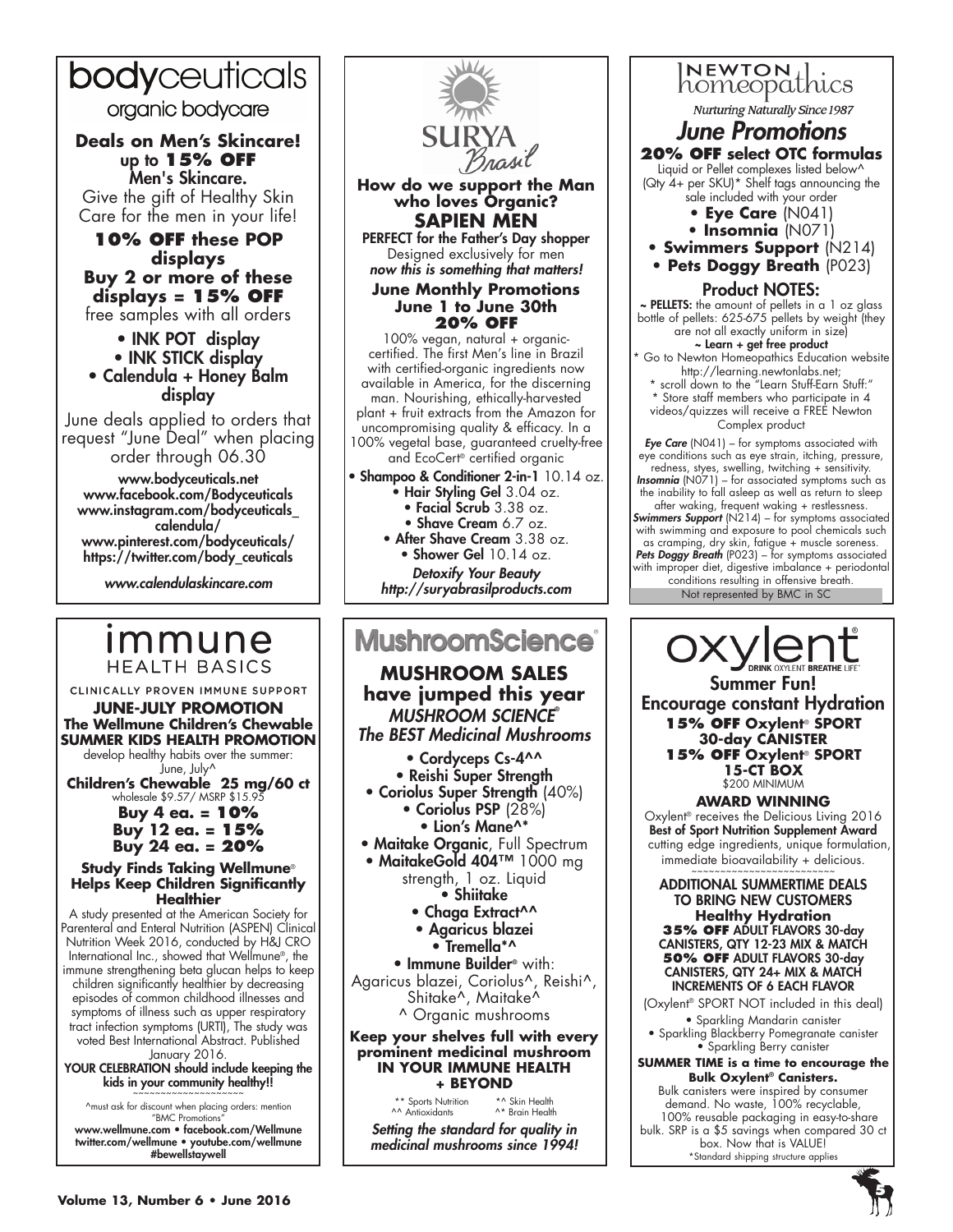vehemently against things like geneticallymodified foods?

Are we fully aware that our food supply has been dramatically changed, post-WWII, and the method and the results of this change have never been questioned, or studied for their effects on what we now so comfortably call our gene expression? Have there not been enough advancements in environmental science to know that mechanized, petro-chemical foodstuffs are "different" enough that we as a species should have the civility to study these food changes (chemically and) with a challenging eye? Have the wheat and rice and other grains been so transformed with our intention to make them grow faster and be disease resistant—since the initial advancements of the 1950s—that these foods may have now unwittingly been tweaked enough to the point that they are now less beneficial for human health (animal feed nutrition)? Where was the challenging science on this? If a trained scientist or a tenured geneticist scoffs at the notion and dismisses the question, does that mean that we quiet our concerns and stop questioning? The natural foods movement grew on the platform of the ORGANIC food movement: our work is far from complete!

The way that foods grow in a natural ecosystem is the perfection that no dosedependent or patented technology will ever



**6**

be able to mimic or better. Keep the compost alive! But, what about world hunger?

Peace is the acceptance of conflict. Where do we go with our obvious future concerns about feeding the world's people? How do we harvest proteins and macro- and micro nutrients, and how do we get sufficient nutrients to enough people/to everyone? (another conundrum).

How quickly was Organic agriculture absumed by corporate capitalism, and what actually is organic agriculture after Walmart and the US Government got ahold of it? Has the premise of enriching the soil been lost in the codification? Do we need to move quickly to biodynamic agriculture to save the world?

The only reason that GMOs will ever be a perverse freak-show is that profit is their only underlying motive. Forget the crap shown on tv: all managerial and ownership (and accounting) objectives of all modern genetic modification is profit, money and greed. The creature is diseased! So how do we find peace with the knowledge of that majority opinion?

There are movements to stop, or limit, the fallout from the seed-control and specialized nervine toxins that are modern pesticides; and the control/ownership and degradation of water in its every dimension by modern corporate agriculture.

We must come up with solutions, we must lead: we must educate. First, stop killing the soil and start revitalizing the land. Second, look to the sea. Algal oils need to be supported, as they can be grown through controlled growth, they can supply Omega-3s (Correcting the Global Omega-3 Deficiency!), protein and algal oil biodiesel. Demand serious marine stewardship, with a long-range sustainable vision as found in places like Norway, and now Peru. Read the book, *The Perfect Protein*, by Oceana's Chief Executive Officer Andy Sharpless and find out why sardines are the best fish for environmentalists to enjoy as their animal protein choice.

In America, we need to support local seafood harvest and diversity. 90% of the seafood we eat here comes from 10 species, especially shrimp, salmon and tuna, and we literally pass along the rest mainly as fertilizer: which is wasteful (and does not support the fishermen!) In the 200 nautical miles that is the US Exclusive Economic Zone, we could develop off-shore aquaculture (in the space of the size of the shoreline of Washington State) that could feed the entire world with sufficient protein—if we chose to.

We could support the expansion of aquaculture of all of the ocean's filter feeders. Most bivalves—scallops, clams, oysters and mussels—are filter feeders. An adult oyster can filter up to 5 liters or 1.3 gallons of water an hour, up to 50 gallons a day. Atlantic menhaden, a type of herring, lives on plankton caught in the midwater: and an adult menhaden can filter up to four gallons of water a minute. From sponges to whales, we need to support life in the ocean that serves to clean our planet's most precious

resource. Simple logic says that we need to honor these facts, that filter feeders clarify water and therefore can be considered ecosystem engineers. Locally, we start with the majestic Chesapeake Bay!

`We can create many jobs by using the oceans respectfully, and of course that means defusing those industries that pollute the planet's waters while also supporting Green Energy as if there were no tomorrow. It is better for the planet to clean and cultivate the oceans than to clear more rainforests for meat production.

But if we continue to degrade the air and our waters through land-abuse pollution, the oceans may not turn the tide for planetary survival. From global warming to toxic "fuel cycle and spent nuclear fuel radioactive waste", we have many mistakes to clean up! But there are so many other smaller cuts that are ruining the body of our earth.

Part two. Pollution. Peace is the acceptance of conflict. Since the dawn of the Industrial Age, which began our destruction of the planet's air, through our decimation of the planet's lungs—the trees and grasses and the greens of the ocean. We have been crescendoing to a reality where we all live in the smoker's room at the local airport. We all contribute to this pollution in some way every day. In this conflict, how can a caring soul find peace?

We live with the tragedies every day (and turning off the news may save sanity, but it takes you away from the team that is working for solutions). Learn, despair, and then regenerate optimism from your everresilient soul. This is the life of an environmentalist living today.

I investigate every assault and insult that is reported in the news every day. I read the news looking for places that are being degraded, and I send my prayers: every day. The latest tragedy, the Athabasca oil sands around Fort McMurray in Alberta Canada. The news concentrates on the unfortunate people and their homes; and, we may hear the term "dirty oil" in the same paragraph that we are told we need to get our petro energy from allies like Canada—close to home—for National Security. Read about the issue, and how the indigenous First People originally viewed the amazing geological phenomenon found in Athhabasca near the rivers that have run through boreal forests since before man could speak.

If you hear that the Tar Sands Gigaproject is the largest industrial project on the planet, it will be present as some marvel of human achievement. Like the earthquake-inducing fracking that metastasized all over our country in about ten years time, we are told that we need to rape the planet so we can keep our lights and A/Cs and refrigerators on. Human ingenuity knows that this is not a lone fact (lie). If we can just adjust our human conscientiousness, and how we allocate our funds!? Hence, politics—and a review of that military budget.

Again, the indigenous people are resisting, and again highly-educated and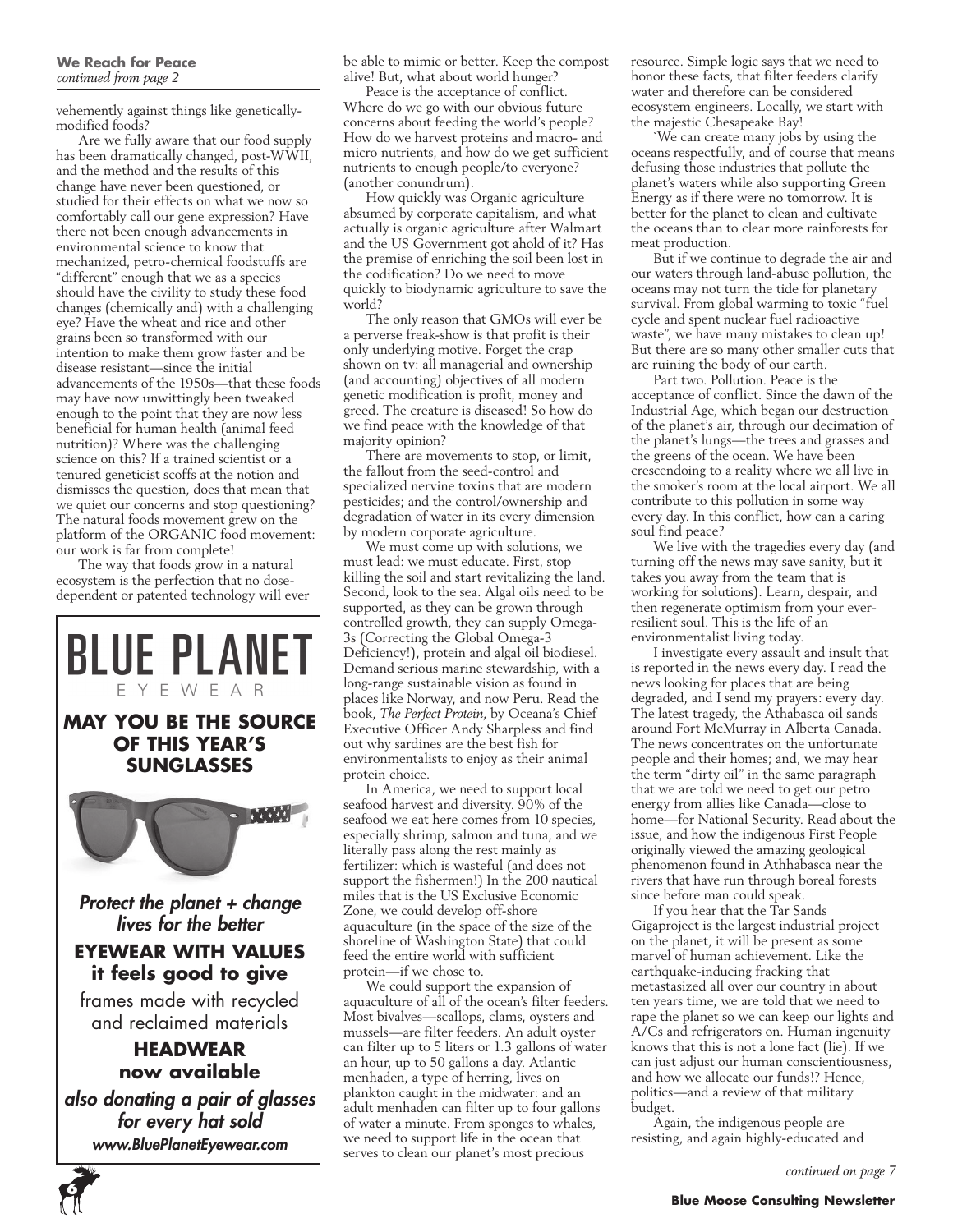#### **We Reach for Peace**  *continued from page 6*

massively-compensated fixers are layering the recurring lie of capitalism about how all is good. "Today, the tar sands have become a topic of national and international discussion as stories of cancer epidemics in the community of Fort Chipewyan, massive wildlife losses related to toxic contamination, environmental degradation and increased vocal resistance from impacted communities have shattered the 'everything is fine' myth propagated by the Canadian and Alberta governments." (www.ienearth.org/what-wedo/tar-sands).

The damage being done in Alberta is a scar on our universal human consciousness. Is the degradation of our immune system due to devitalized food, or the general malaise of depression as we know in our soul what we are doing to our environment? The animals and plants and trees and the water are all being assaulted: the pain is just as real as that inflicted on humans by humans through war and starvation. We are just not evolved enough yet to know that! Our history will be judged as viciously savage. Peace and shelter need to be provided for those seeking refuge, with the pure mission of the health food store: where like-minded people can meet to shop and talk and envision more humane times.

Send your energy out to the Wood Buffalo National Park that touches the tar sands to the north. Maybe we have to realize that always throughout history there have been places like this. Do you know about the Wood Buffalo National Park? This beautiful place is largest national park in Canada (17,300 sq miles; larger than Switzerland). It is the 2nd-largest national park in the world, Famous residents include the world's largest free-roaming herd of wood bison (estimated at 5000), and whooping cranes, who nest in two areas of the park.

The area does have protections (UNESCO World Heritage Site, 1983) because of the biological diversity of one of the world's largest freshwater deltas, the Peace-Athabasca Delta; and in 2013 it was designated as what is now the world's largest dark-sky preserve.

Think about it. Fresh water: vs. aboveground, massively-polluting, primitive but cheap mining of the dirtiest oil ever known. Dark skies: vs. the encroachment of wandering cities of mercenaries who are living up north for a few years, trashing the surrounding area with loud, bright energy that stresses owls, bats and nighthawks. And we were given custody of the land by our God who entrusted us to care for this miraculous place.

Is this any different than the battles we constantly have in our country about landuse agreements to pull corporate profits out of America's national public lands through minerals, trees, and oil/natural gas and fracking? We really do have to ask ourselves if we believe that anything is indeed sacred.

Globalization is like a Ponzi scheme where companies change their names every few years to cover over responsibility and liability, and where lawyers feed off the legal system that is solidly gunked up with counter-motions: modern human foibles confusing the simple truth that we have to stop all this pollution.

Can the natural foods movement broaden the proof of vertical integration from our industry's leaders, so that the consumer can be made aware that they are buying goods that are good for the planet? Story-telling, signage and marketing.

What is the cost of a conscious environmental devastation? (what does this have to do with a Peace issue newsletter?) My themes are that the health food store is the needed local community health resource center, and part of it's mission is elements of environmentalism that are as important for achieving true health as aromatherapy and homeopathy!

My second justification is that peace is the acceptance of conflict. We cannot put our heads in the sand. We have to stand up to the contentions of adversaries who have different agendas. And we must battle in the arena of thought, and win the majority; and we also must be able to listen and understand. To discuss and negotiate and change minds. And, we need to achieve health, justice, and peace.

Norman Borlaug was a brilliant man and a hero, and he used dedication and vision to save people from suffering. Starvation is the cruelest of inflictions. We do not need to go down the path of biochemical engineering and toxic nervines (or toxic anything), and patentable seeds, to increase food yields. 75% of all those suffering from hunger live in rural areas, mostly in the "villages" of Asia and Africa. So we should be building bridges and roads, not walls. The purpose of the brilliant and God-given human mind is to alleviate the pain and suffering of others and to heal oneself!

Maybe if we clean the waters, and use technology to move food more efficiently. Then we can grow an agricultural movement that enriches and grows the soil, while feeding the planet: and we can heal the planet's waterways and oceans through natural determination. And these ideals have to be championed in the health food store!

Two thoughts. M.S. Swaminathan, a multi-talented man, has been called "the Father of Economic Ecology." Developed in the early 1980s, ecological economics is a belief in the interdependence and coevolution of human economies and natural ecosystems over time and space. Ecoeconomy attempts to encourage human commerce to consider the three interrelated goals of sustainable scale, fair distribution, and efficient allocation. It concludes that all three of these contribute to human wellbeing and sustainability. I ask you to consider this mission, and its far-reaching implications: that start locally, extend politically and affect globally.

Second, I sign on that I believe in the emerging concept and principles of The



Location of Wood Buffalo National Park

Rights of Nature. This is "a tradition of legal and political scholarship advocating legal standing for the natural environment." Advocating peace, while accepting the existence of conflict. Allowing for the difficulties of compromise in the pursuit of protecting mountain and stream and tree and scurrying animals with eyes in their active brain, and living blood in their veins. Co-inhabitants on our planet.

"The Rights of Nature approach is a break from the traditional environmental regulatory systems, which regard nature as property, and legalize and manage the degradation of the environment rather than prevent it." In line with 21st Century values, both Switzerland (2000) and Ecuador (2008) have legally acknowledged that animals, plants and other organisms have rights to dignity—as the countries affirm in their Constitutions. Think of the inalienable right of ecosystems to exist: now that is the next dimension of human evolution!

While these philosophical concepts have been brought forward into the cultural discourse of these countries, no major actions have developed from them. In Ecuador, we still see the reprehensible destruction of eastern Ecuador rainforest by Chevron and Texaco (which oil/gas company should we not boycott?). The Ecuadorean Oriente, located on the western edge of the Amazon rainforest, was considered the most biodiverse place on Earth before Texaco entered in 1967. So, at the same time we were saving billions of humans from starvation, we were stepping into the most pristine areas of the planet with the most nefarious and sloppy, destructive evil actions for the isolated exclusivity of profit. We can only compete if we understand that peace is the acceptance of conflict. If it is "us versus them", we are everywhere! Home base: the natural health food store community!

Some of the world's bigger oil and natural gas reserves are under rainforests: so let's make legal precedent to protect these ecosystems, and use the wisdom of ecological economics to find smarter uses for these biomes. And, the rainforest is no more precious than the Dan River in Virginia, or the Chesapeake Bay. We need to pay for the mistakes of our capitalist and war-mongering from the past, like with the recovery of the Passaic River and areas around Newark New Jersey that were poisoned by Diamond Alkali and the 100 other companies that made Agent Orange.

We must shout and demand that we stop the idiocy of rolling tankards of oil along